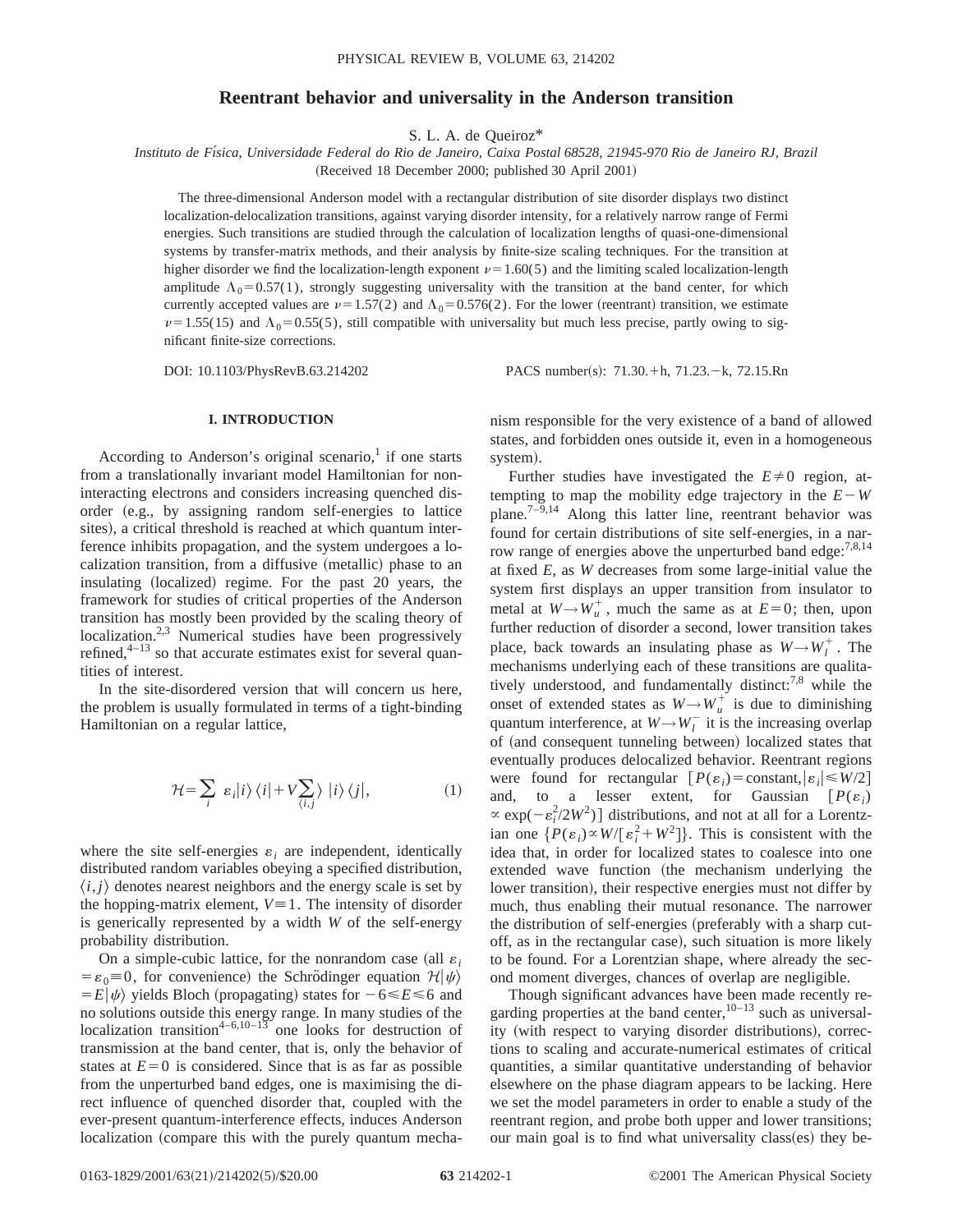

FIG. 1. Schematic phase diagram for rectangular disorder distribution (after Ref. 8, see their Fig. 1). Dashed line at  $E=7$  shows region investigated here, for which the lower and upper transitions are located at  $W_l \approx 8$ ,  $W_u \approx 15$ , respectively.

long to. Our numerical procedures and some concurring technical aspects are discussed in Sec. II; the upper (high disorder) and lower (reentrant) transitions are analyzed, respectively, in Sec. III and IV; conclusions and final remarks are given in Sec. V.

### **II. MODEL DETAILS AND CALCULATIONAL METHOD**

We consider the Hamiltonian given in Eq.  $(1)$ , on a simple-cubic lattice, with a rectangular distribution of site self-energies:

$$
P(\varepsilon_i) = \begin{cases} \text{constant} & -W/2 \le \varepsilon_i \le +W/2\\ 0 & \text{otherwise} \end{cases} \tag{2}
$$

For such distribution the mobility edge trajectory, as found in Ref. 8, is semiquantitatively depicted in Fig. 1. From inspection of the figure, we decided for fixing the energy at  $E=7$  and scanning *W*. This way two well-separated transitions (respectively, at  $W_u \approx 8, W_l \approx 15$ ) are expected to be present, so presumably one can focus on their individual properties one at a time.

We have considered quasi-one-dimensional systems, "bars" of cross section  $L \times L$  sites, with periodic boundary conditions across, and very long length *N*. We have used *L*  $=$  4, 6, 8, 10, 12, and 14; as explained below, the values of *N* were determined by numerical convergence criteria,  $10<sup>5</sup>$  being typical.

Following well-known procedures introduced by Pichard and Sarma<sup>4</sup> (see also Refs. 6,10 for detailed descriptions), we considered the transfer matrix connecting matrix elements of the Hamiltonian  $(1)$  on consecutive cross sections, and iterated it along the ''infinite'' direction, thus extracting the corresponding Lyapunov characteristic exponents. Of these, the most relevant here is the one with smallest modulus, which gives the largest localization length  $\lambda_L(E, W)$  (slowest decay along the bar of transverse dimension *L*, at given *W*, for an electronic wave function with energy *E*).

According to finite-size scaling, $15$  the nondiverging quasione-dimensional lengths  $\lambda_L$  scale linearly with *L* (apart from corrections to scaling, to be discussed below) at the critical point of the three-dimensional system. Therefore, plots of the scaled localization lengths  $\Lambda_L \equiv \lambda_L / L$  (e.g., against *W*, for fixed *E*) for different values of *L* must cross, and they should do so twice if there are two distinct second-order transitions. Leaving aside, for the moment, the question of whether this is consistent with the single-parameter theory of localization  $(see Ref. 8)$ , one is provided with a rough-and-ready criterion to locate the expected critical points.

In order to produce reliable numerical estimates from the conceptual framework described thus far, two points must be carefully considered. First, though the convergence of finite-*N* estimates of Lyapunov exponents towards their asymptotic values is guaranteed in principle,  $^{16,17}$  it may be hard to decide when it has taken place to a desired accuracy. As noted in Ref. 6, "for such very long strips the variation of  $\lambda$  [as a function of  $N$  from step to step is very small due to averaging, and this can lead to a false impression of convergence.'' Accordingly, we have kept track of the variance among estimates, $6$  in the following way. Each  $10<sup>3</sup>$  steps an estimate of  $\lambda$  (taking into account all iterations from the origin up to the sampling point) would be produced; first, 20 consecutive estimates would be accumulated, and the average and rms deviation among them calculated. At the end of each subsequent  $10<sup>3</sup>$  steps, a new average and deviation would be calculated, of the *most recent* 20 estimates. Therefore, in this moving-average procedure, one keeps track of fluctuations along the latest 20 000 iterations. It was found that, in order to reach 0.1% fractional deviation one typically needs 80 000–130 000 iterations (except for low disorder,  $W \le 6.5$ , where similar figures are achieved within  $\sim$  50 000 steps or fewer). Strictly speaking, this is no guaranteee that the corresponding final estimate will be *accurate* within 0.1%, as a very slow drift may still be masked underneath apparently random fluctuations. In Ref. 11,  $10^6 - 10^7$  iterations at the band center are quoted as necessary in order to give 0.1%

 $-0.05\%$  accuracy, although the latter term is not assigned a specific operational definition; in the closely related Green's function calculations of Ref. 8, 1% accuracy is claimed for  $\sim$  40 000 – 70 000 steps. Having this in mind, it seems that our current definition of 0.1% relative fluctuation warrants perhaps  $0.3\% - 0.4\%$  accuracy for the localization length, at best. We used 0.1% relative fluctuations for all  $L=4-10$ data, and for selected  $L=12-14$  points; in the latter case, intermediate-*W* data were collected with  $0.5\% - 1\%$  fluctuations and checked for smooth variation against the more accurate ones. As shown below, this will not be the most important source of errors in the present case.

Second, in general there may be systematic distortions to the linear, single-scaling parameter picture, caused by nonlinearity of scaling fields and/or irrelevant variables.<sup>18</sup> A detailed study of such effects for the Anderson transition at the band center has been undertaken recently.<sup>11</sup> The result was that such corrections are of sizable importance in the case: estimates of critical quantities produced when they are taken into account tend to be more consistently reliable and accurate than if they are disregarded. Following the notation of Ref. 11, near the critical disorder  $W_c$ , with  $w \equiv (W_c$  $-W$ /*W<sub>c</sub>*, the scaled localization length  $\Lambda_L$  must vary as: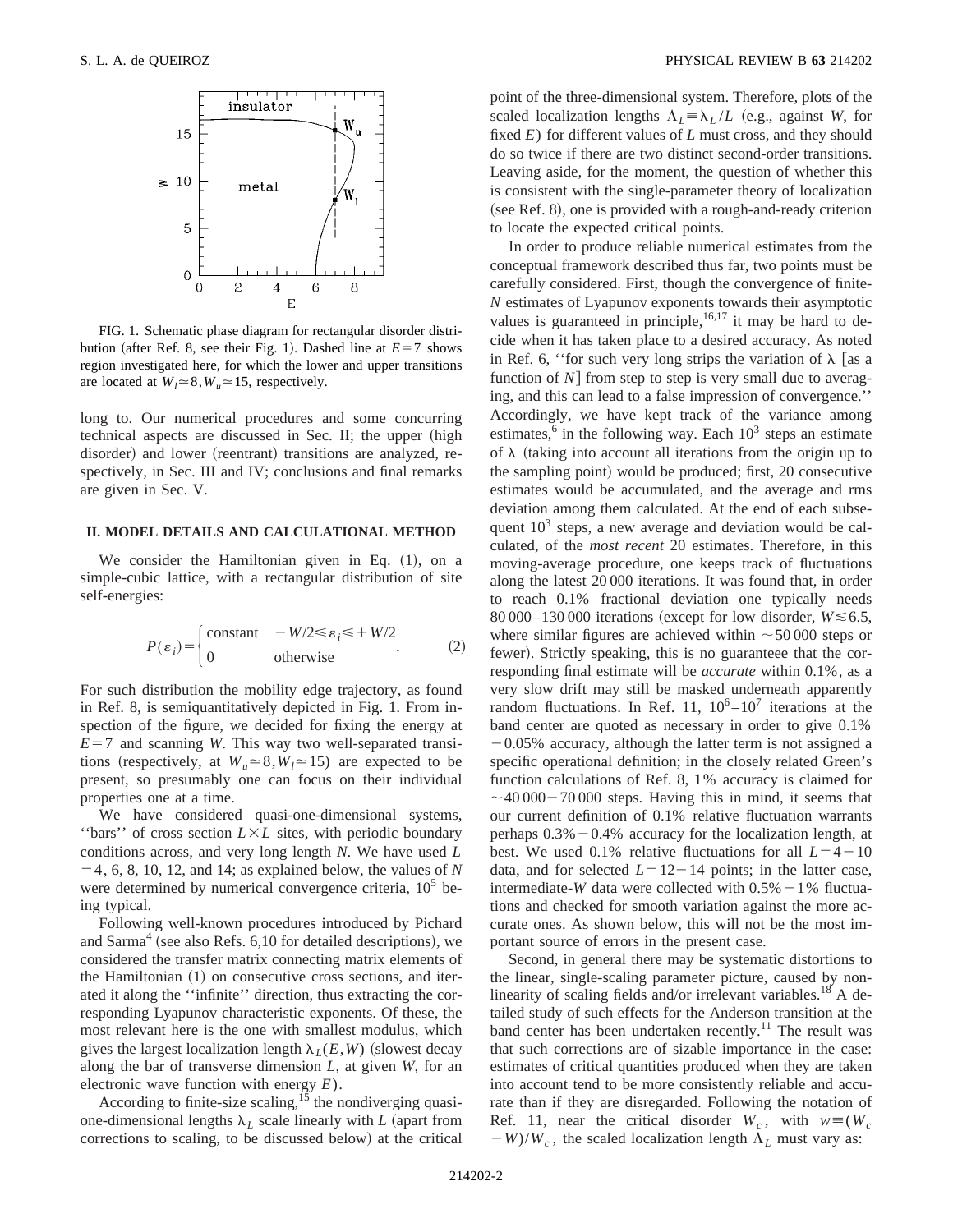

FIG. 2. Raw data for scaled localization lengths near the upper transition. Relative fluctuations, as defined in the text, are of order of symbol sizes or smaller.

$$
\Lambda_L = F(\chi L^{1/\nu}, \psi L^{\nu}),\tag{3}
$$

where  $\chi$  is the relevant variable,  $\psi$  is the leading irrelevant variable, the exponent  $\nu$  characterizes the divergence of the thermodynamic  $(L \rightarrow \infty)$  localization length via  $\lambda_{\infty} \propto w^{-\nu}$ , and  $y < 0$  is the leading irrelevant exponent.<sup>15,18</sup> Since there is no transition for finite *L*, one assumes

$$
\Lambda_L = \sum_{n=0}^{n_I} \psi^n L^{n\gamma} F_n(\chi L^{1/\nu});\tag{4}
$$

further, since (for finite *L*)  $\chi$  and  $\psi$  also are smooth functions of *w*, one expands both in power series as well; linearity is recovered if  $\chi(w) = w$  [as  $\chi(0) = 0$  must hold],  $\psi(w)$  $=$   $\psi$  (constant), and only the lowest powers are kept ( $n_I$  $=1$ ) in the Taylor series for  $\Lambda_L$ 

$$
\Lambda_L = F_0(wL^{1/\nu}) + \psi L^{\nu} F_1(wL^{1/\nu}).
$$
\n(5)

Nonlinearity (both in relevant and irrelevant variables) and higher-order corrections associated to the irrelevant variable may be incorporated by keeping higher-order terms in the respective expansions. This is done at the expense of having a larger number of parameters to fit, and must be accompanied by the corresponding quality of numerical data. Here, we found that the quality of our data was generally consistent with the linearized form, Eq.  $(5)$ .

#### **III. UPPER TRANSITION**

In Fig. 2 we display the raw data for scaled localization lengths near the upper transition, whose approximate location is estimated from Ref.  $8$  (see also Fig. 1 above). Though data for each *L* behave somewhat irregularly, there is an unmistakeable crossing of curves, roughly at the center of the diagram.

Following the lines proposed in Ref. 11, we attempted to fit assorted corrections to scaling. We found that, to be consistent with the range of variation and accuracy level of our data, the most sensible choice was:  $(1)$  not to take nonlinearities of scaling variables into account, and (2) keep only up to quadratic terms in the Taylor expansion of  $F_1(wL^{1/\nu})$ in Eq.  $(5)$  above. Thus we plotted



FIG. 3. Scaling plot near the upper transition. Here, *Wu*  $= 15.0, \nu = 1.61, \psi = -0.21, \nu = -2.8, a = -0.21, \text{ and } b = -0.21$ [see Eq. (6)]. Lines are guides to the eye, starting at  $\Lambda_0 = 0.568$  on vertical axis. Key to symbols is the same as in Fig. 2.

$$
\Lambda_{\text{corrected}} = \Lambda_L - \psi L^y (1 + ax + bx^2) \tag{6}
$$

against  $x \equiv (W - W_u)L^{1/\nu}$ . This gave us six parameters to fit:  $W_u$ ,  $v$ ,  $\psi$ ,  $y$ ,  $a$ , and  $b$ . We started from reasonable guesses for some of these quantities (e.g.,  $W_u \approx 15$ ,  $|\psi|$  < 1); also, since this transition is driven by the same mechanism as that at the band center, they might plausibly be in the same universality class, so  $\nu \approx 1.4-1.7$  seemed worth investigating [recall  $\nu=1.57(2)$  from Ref. 11]. With a few similar aditional assumptions, we checked the variation of  $\chi^2$  against changes in the fitting parameters;<sup>19</sup> the plot displayed in Fig. 3 is representative of the best sort thus obtained. Though its (unweighted)  $\chi^2$ =0.018 for 110 data does not mean much by itself, it will be useful for comparison with the corresponding one at the lower transition, in Sec. IV. Corrections to scaling are of order up to 5% for  $L=4$  and decrease steeply, owing to the large value of  $|y|$  (similar to the picture at the band center, see Table I of Ref.  $11$ ), to around 0.2% for  $L=14$ . The latter figure is close to the intrinsic numerical accuracy of raw data, so it is fair to say that corrections only play a significant role for the smaller sizes, say up to  $L=8$  $-10$ . Our plots turned out to be quite sensitive against changes in  $\nu$  of order 3 – 4 % around the best-fitting value  $\approx$  1.6; therefore, the initial hypothesis of universality, as incorporated in the fitting procedure, appears to be rather consistent.

On the other hand, the limiting amplitude  $\Lambda_0$  $\equiv \lim_{L \to \infty, W = W_c} \Lambda_L$  given on scaling plots such as Fig. 3 by the intersection with the vertical axis, was found to be remarkably robust: we quote  $\Lambda_0 = 0.57(1)$  for all reasonably behaved choices of parameters. This is in very good agree-

TABLE I. Estimates of critical quantities at upper transition. Data for the band center from Ref. 11. Comparison of values for  $W_c$ is not pertinent.

|              | W.       | $\Lambda_0$ |         |           |
|--------------|----------|-------------|---------|-----------|
| Present work | 15.0(1)  | 0.57(1)     | 1.60(5) | $-2.8(5)$ |
| Band center  | 16.54(1) | 0.576(2)    | 1.57(2) | $-2.8(5)$ |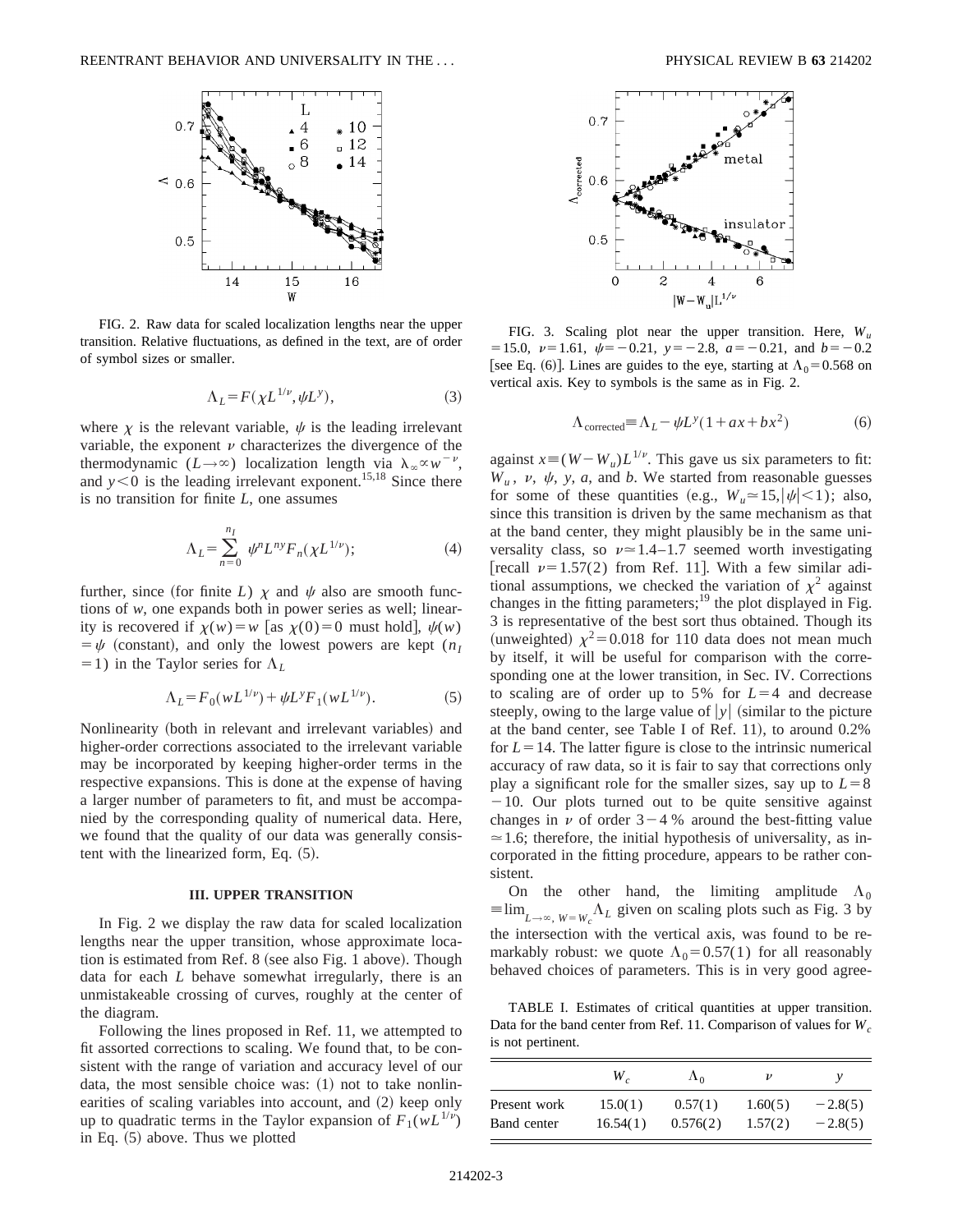

FIG. 4. Raw data for scaled localization lengths near the lower transition. Key to symbols is the same as in Fig. 2. Inset: raw data for  $L=6$  (full line) and  $L=12$  (dashed line),  $2 \le W \le 16.5$ .

ment with  $\Lambda_0$ =0.576(2), a value found to be universal with respect to the form of disorder distribution at the band center.<sup>11</sup> Note also that  $\Lambda_0$  does not directly depend on the initial choice of fitting parameters; instead, it is obtained at the end of the procedure, so the likelihood of this being a biased result is smaller than, e.g., in the case of  $\nu$ . Universal critical amplitudes play an important role in the statistical mechanics of critical phenomena,<sup>18,20</sup> so the present numerical agreement must be regarded as strong evidence in favor of universality of the transition (at least along the upper, nonreentrant, portion of the mobility edge, including the band center).

To our knowledge, the only existing calculation of exponents along the mobility edge is that of Ref. 9 for Gaussian disorder (see their Table IV); however, their estimates are far too scattered, and no clear conclusion can be drawn from them.

In Table I we summarize our estimates for critical quantities at the upper transition; for comparison, corresponding values at the band center are quoted. Error bars for the present work's results are somewhat arbitrary, having been estimated so as to encompass all well-behaved scaling plots. Such an essentially visual process was used, because it turned out to provide a more decisive criterion than examination of the variations of  $\chi^2$  around the central estimates of parameters. Though this procedure is only semiquantitative, it is certainly rather generous; therefore we feel safe to conclude that our error bars give confidence intervals of order 95% or thereabouts, similarly to data from Ref. 11, The exact coincidence of the estimate for *y* with that of Ref. 11 must be regarded as fortuitous. The overall conclusion is that both transitions are in the same universality class.

# **IV. LOWER (REENTRANT) TRANSITION**

In Fig. 4 are displayed the raw data for scaled localization lengths near the lower transition, whose approximate location is again estimated from Ref. 8. Data here behave rather differently from the upper transition. Nonmonotonicity has been found earlier in this region; see data of Ref. 8 for *E*  $= 6.6, 6.8, W=8, \text{ and } L=6-10.$  A proper perspective is gained by looking at a broader range of *W* variation, includ-



FIG. 5. Scaling plot near the lower transition. Here,  $W_l = 7.9$ ,  $\nu=1.65, \psi=4.5, \nu=-3.2, a=-2.07, \text{ and } b=0$  [see Eq. (6)]. Lines are guides to the eye, starting at  $\Lambda_0=0.54$  on vertical axis. Key to symbols is the same as in Fig. 2; only data for  $L=10-14$ are used.

ing both transitions: see the inset of Fig. 4, where only *L*  $=6$  and 12 data are displayed, for clarity. The maxima shown in the main diagram are in fact shoulders, attributable to irrelevant scaling variables, much in the same way as the corrections discussed in Ref. 11 and Sec. III above. They must vanish for increasing *L*, and are distinct from the bona fide maxima, expected to be exhibited by finite-size data deep inside the conducting phase, somewhere between the two transitions. Indeed, the inset clearly shows that for *L*  $=6$  the former effect is stronger than the latter, while for *L*  $=12$  the trend has very much been reversed. For  $L=4$  (not shown) shoulder and maximum (if any) merge, owing to finite-size broadening of the former.

The magnitude of distortions thus displayed makes it hard to account for them within a Taylor-expansion framework, with a realistic number of parameters. Attempts to subtract the shoulders by postulating an *ad hoc* Gaussian shape were not successful. We then decided to discard  $L=4-8$  data, and try a fitting procedure similar to that given in Eq.  $(6)$ above, using only data for  $L=10$ , 12, and 14. Figure 5 shows the results of the best fit, with a set of parameters for which the (unweighted)  $\chi^2$  = 0.10 for 61 data.

One sees that the shoulder of  $L=10$  data has been reduced, but not totally eliminated; also, the overall quality of data collapse is inferior to, and the amplitudes of corrections larger than, the corresponding ones at the upper transition. However, the values  $\nu=1.65$  and  $\Lambda_0=0.54$  used in Fig. 5 are within 6% of those at the band center. Bearing in mind the numerous assumptions made along the way, assigning error bars to these numbers would be somewhat risky. We have found that plots using  $\nu$  just about anywhere in the  $1.4-1.7$  range do not seem obviously much worse than the one displayed above; as regards  $\Lambda_0$ , anything between 0.5 and 0.6 seems possible, provided that one keeps  $W_l$  in the range  $7.8-8.2$ . Therefore, the proper conclusion is that our data are not inconsistent with the lower transition being in the same universality class as that at the band center (and, presumably, along the upper portion of the mobility edge).

### **V. CONCLUSIONS**

We have found strong evidence that the transition along the upper portion of the mobility edge is in the same univer